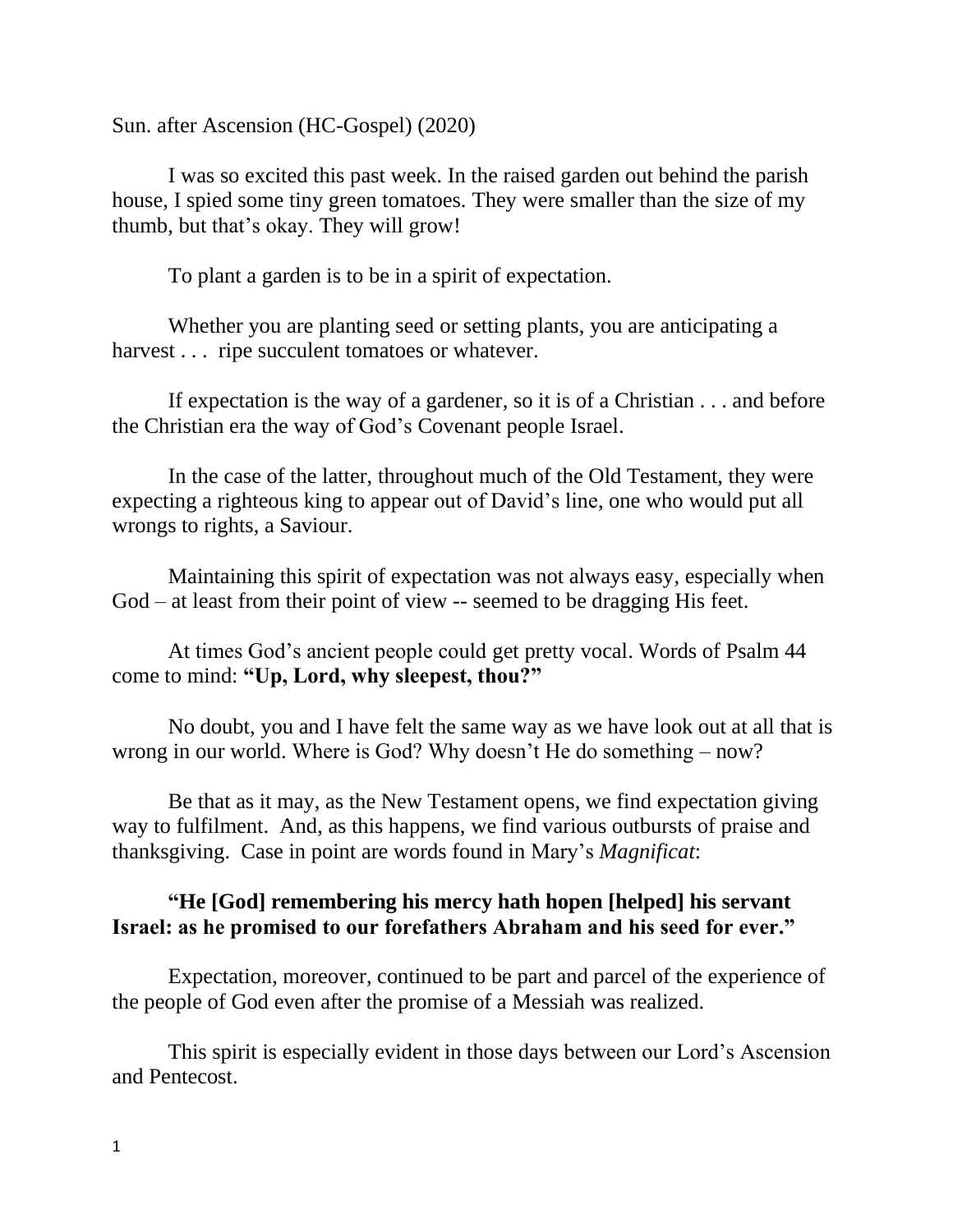Remember what happened on the day of our Lord's Ascension. Just prior to be taken up, Jesus tells His little band of followers to go back to Jerusalem and wait for a great and wonderful gift – the Holy Spirit.

In today's Gospel, Jesus calls this One the **Comforter**.

Before I pass on, I should probably say something about this title.

Today, we associate comfort with ease. The word has a soft and fussy connotation.

But, not as it is used in connection with the Holy Spirit. Here, it has its older of meaning of strength.

Many of you will be familiar with the Bayeux Tapestry. It depicts the events leading up to the [Norman conquest of England.](https://en.wikipedia.org/wiki/Norman_conquest_of_England)

A few years ago, a van-load of us from St. Luke's went over to West Georgia College in Carrollton to see a very impressive copy of this work of art.

One thing we saw depicted on this tapestry was a bishop with staff in hand coming up behind a group of soldiers prodding them on. The caption underneath read:

## **"Bishop Hutto** *comforts* **the troops."**

Some comfort that is! But, that is exactly the type of 'comfort' the Holy Spirit gives us. He does bind up our wounds, but He also prods us on.

He enables us to stay strong and on task when opposition comes, and there will be opposition. Jesus tells us as much in today's Gospel when He says:

## **"They shall put you out of the synagogues: yea, the time cometh, that whosoever killeth you will think that he doeth God service."**

Opposition from within and without continues to the be lot of God's people down to this very day.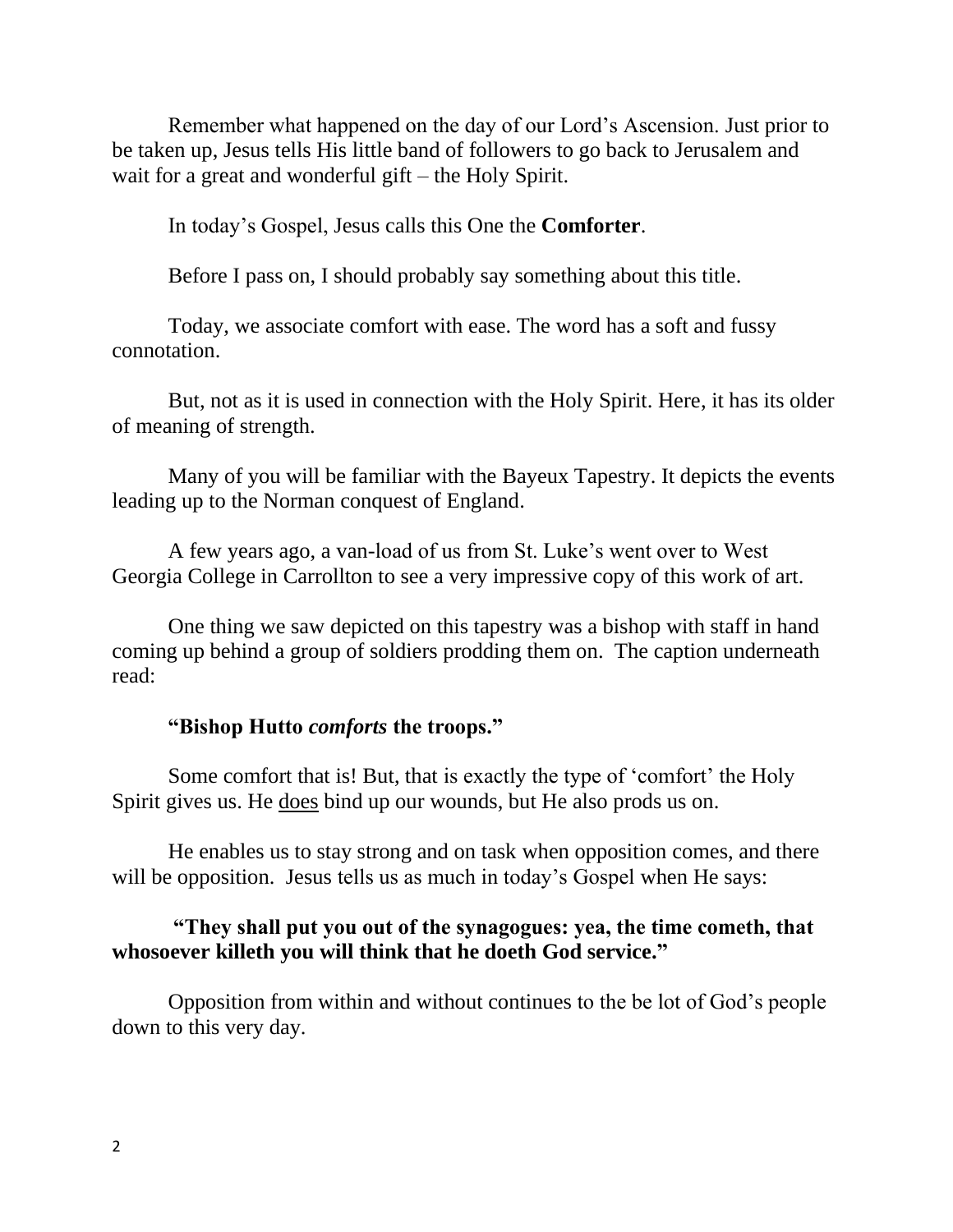Perhaps you have been seeing on television and on Facebook some recent examples, Christians being singled out and persecuted for gathering for worship in various places across the nation.

Perhaps the most egregious example came – I believe last Sunday – when the mayor of Chicago, a woman by the name of Lori Lightfoot, had cars parked on a certain street impounded and towed, believing them to belong to people worshipping at a local church.

As it turned out, that was not the case. They belonged to ordinary people who lived in this neighbourhood – health care workers, food store employees and the like.

The church people had parked their cars in a garage! Not one got taken away. Who can say that God does not have a sense of humour? Though I am sure the hapless souls whose cars were impounded did not find much humour in this tyrannical mayor's dastardly deed.

In times like this, we need the Holy Spirit to guide us in making wise and responsible decisions about our own safety and the safety of other . . . but also to know how to deal with oppression and opposition . . . to know when to take a stand and perhaps go to jail.

Well, you get the point. But back to this thought of God's people being in a spirit of expectation.

Without a doubt, the disciples were in just such a state as they headed back toward Jerusalem following our Lord's ascension.

Perhaps they felt as a little child feels when trying to go to sleep on Christmas eve. They could hardly contain themselves.

I want to suggest that this same spirit should permeate every fibre of our being. For you see, we have been given the same gift as the disciples were promised.

In our service of Confirmation, the Bishop prays for those he lays hands on, asking for them ghostly or spiritual strength. It's a present possession: God with us and God in us. We have it!